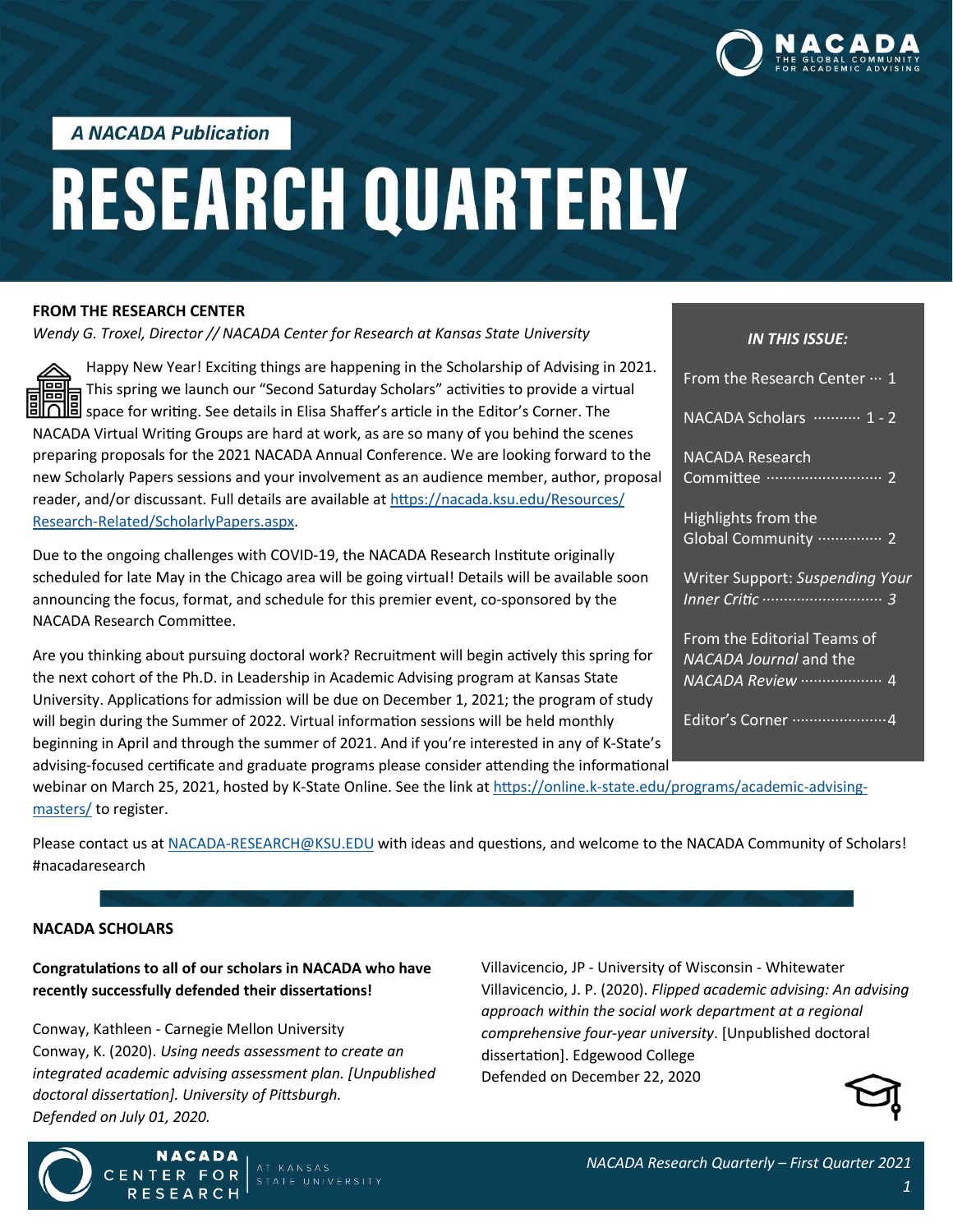#### **NACADA SCHOLARS**

# **Congratulations to the scholars in NACADA who have recently published in related journals!**

Hagen, P. L. (2020). Revisiting Plato's Phaedrus: Rhetoric and storytelling in academic advising. *The Mentor: Innovative Scholarship on Academic Advising, 22, 1-15. [https://](https://doi.org/10.26209/mj2261452) [doi.org/10.26209/mj2261452](https://doi.org/10.26209/mj2261452)*

McGill, C. M., Heikkila, M., & Lazarowicz, T. (2020). Professional development, performance expectations and academic advisors' perceptions of relational skills: A sequential explanatory mixed methods study. *New Horizons in Adult Education and Human Resource Development, 32 (4), 50-69. [https://onlinelibrary.wiley.com/doi/full/10.1002/](https://onlinelibrary.wiley.com/doi/full/10.1002/nha3.20296) [nha3.20296](https://onlinelibrary.wiley.com/doi/full/10.1002/nha3.20296)*

Robbins, R. (2020) Meta-assessment and stakeholder learning: Proposed rubrics and relevance to academic advising. *The Mentor: Innovative Scholarship on Academic Advising, 22, 33-53.<https://doi.org/10.26209/mj2261870>*

Stokowski, S., Rubin, L. M., Rode, C. R., Fridley, A., & Shkorupeieva, S. (2020). Separate kingdoms: Academic advisers' perceptions of college athletes and athletic departments. *The Mentor: Innovative Scholarship on Academic Advising, 22, 16-32. [https://doi.org/10.26209/](https://doi.org/10.26209/mj2261353)*

Each quarter we want to highlight the advising-related scholarly contributions by NACADA members across the globe. To submit your doctoral defense or publication for recognition, please complete [this form](https://bit.ly/NACADAScholars) by noon Central Time on the last day of February, May, August, November (respectively).

Please contact the NACADA Research Center at [NACADA](mailto:NACADA-RESEARCH@KSU.EDU?subject=NACADA%20Scholars)-[RESEARCH@KSU.EDU](mailto:NACADA-RESEARCH@KSU.EDU?subject=NACADA%20Scholars) with any questions.

#### **NACADA RESEARCH COMMITTEE**

*Kiana Shiroma, Chair*



Congratulations again to the 2020 recipients of the research-related awards and grants! We are so excited to See what's to come from your important research!

Thank you so much to Drew Puroway, the outgoing Chair of the Research Committee for all of his hard work, time, and effort, and for continuing to serve on the Research Committee! Thank you to the new and continuing members for committing to serving on this group! The full list of members can be viewed here.

For this year, we plan on continuing to fulfill the committee's standing duties of awarding grants and awards, reviewing NACADA-sponsored survey proposals, and selecting the annual conference's Common Reading article. However, we also aim to focus on supporting and providing research-related information to the membership. We plan on doing so in a number of ways in partnership with the Research Center, which includes the following:

- Continuing to create Research Modules on various research topics
- Establishing a Canvas site for those who complete the Research 101 eTutorial
- Starting to rethink grant packages for awardees
- Appointing a Curriculum Subcommittee
- Adding more content and resources to our webpage

Please feel free to email me at kianak@hawaii.edu should you want to help us achieve these goals and/or should you have any other ways in which the Research Committee can support our members.

## **HIGHLIGHTS FROM THE GLOBAL COMMUNITY**

*Kathryn Woods // UKAT Research Committee Chair*

**NACADA** 

CENTER FOR

**RESEARCH** 



The Research Committee of UK Advising & Tutoring aims to champion evidence-based approaches to advising and tutoring practice in the UK. We are extremely proud of our partnership with NACADA and links with LVSA, the Dutch advising

association. Alongside hosting online webinars and research retreats to support colleagues with their personal tutoring and advising research, over the last two years we have sought to contribute to personal tutoring scholarship through supporting the publication of a Special Edition of Frontiers in Education: Leadership in Education series, titled, "Academic Advising and Tutoring for Student Success in Higher Education: International Perspectives." We are delighted to announce that all the articles from this collection are now published and available online: [https://www.frontiersin.org/research](https://www.frontiersin.org/research-topics/9684/academic-advising-and-tutoring-for-student-success-in-higher-education-international-perspectives#overview)-topics/9684/academic-advising-and-tutoring -for-student-success-in-higher-education-international-[perspectives#overview](https://www.frontiersin.org/research-topics/9684/academic-advising-and-tutoring-for-student-success-in-higher-education-international-perspectives#overview) The collection is also being released as an e-book, due

*continued on page 3*

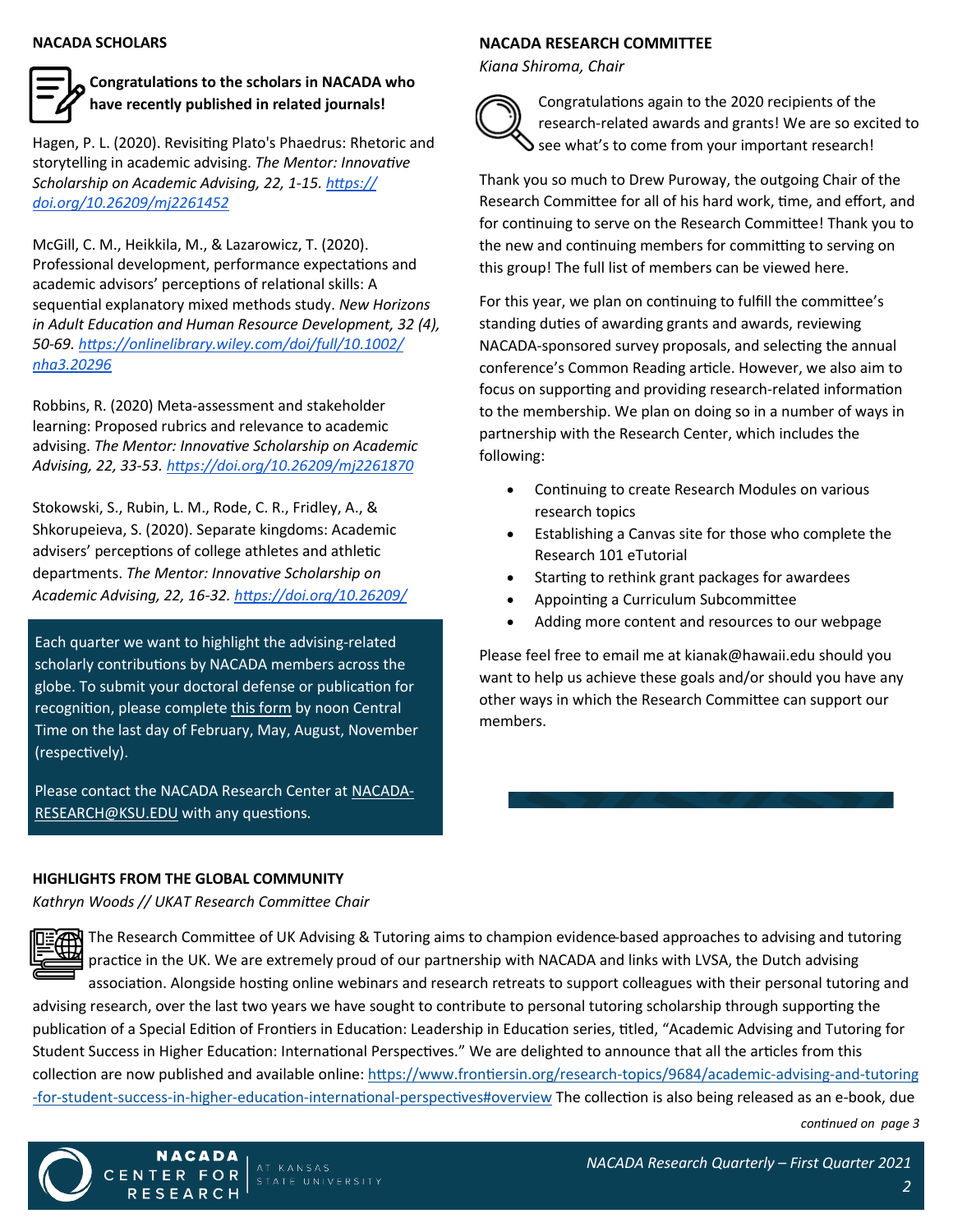#### *Highlights from the Global Community from page 2*

for release in early 2021. We would like to extend our particular thanks to the outgoing Research Committee Chair, Emily McIntosh, for all her hard work as an editor for this special collection and the support she has provided for contributors. Emily continues to support the Research Committee as UKAT Vice-Chair (Research).

In June 2020, Kathryn Woods (Goldsmiths' College) was appointed as the new UKAT Research Committee Chair. Kathryn has been involved with UKAT for many years and aims to continue to build-upon the committees' excellent work in raising the profile of personal tutoring research and supporting colleagues to plan their research projects and writing. In the next year, the Committee will deliver of a series of online workshops and seminars for researchers that aim to provide support and guidance at different stages of research lifecycle, from identifying a research question, to using research theories and methodologies, and getting published. The committee will also continue to develop online resources for researchers such as the recently published personal tutoring research bibliography and 'where to publish' resource webpages. These resources and further details about the Research Committee can be found on UKAT's research webpages: <https://www.ukat.uk/community/research/>

We are also delighted to announce that the Research Committee's research theme for 2021 is Equality, Diversity, and Inclusion. This is the first time that the committee has identified a research theme. By doing so, it seeks to advance research and publication on personal tutoring and advising in this area, as a neglected area of scholarly inquiry. The committee's research theme aligns with the theme of UKAT's 2021 annual conference and it is hoped that the committee can support contributors to develop their papers for publication. This is an exciting time for UKAT's Research Committee and we look forward to continuing and developing our fruitful collaboration with NACADA to support personal tutoring and advising research.

## **WRITER SUPPORT**

*"Suspending Your Inner Critic" Rhonda Dean-Kyncl, NACADA Coordinator of Writer Support*

The first job in preparing a written piece, whether it's a formal letter to an administrator, a blog post, a journal article, or a conference presentation is what rhetoricians call the **invention stage**. In the invention stage, all ideas are welcome; your imagination is free to roam and connect ideas. The goal of the invention stage is to come up with as many ideas as possible before whittling them down to the essence of your topic.

Unfortunately, many of us struggle in the invention stage because we also have a well-developed critic in our heads who is a harsh judge of anything we try to create. That inner voice may sound like a controlling, judgmental parent, or an overbearing grammar teacher pointing out all of our mistakes. Of course, academic writing does have many editing rules that will be important in the final draft of your work but focusing on writing only correct sentences will lead to writer's block and failure at the invention stage.

The invention stage is where creativity and imagination happen. It's the stage where all ideas are welcome and where you are free to play with those ideas and connect them in unique ways. So how do we suspend that inner editor and grammarian and allow ourselves the freedom to pour our words and ideas onto paper? Here are a few ideas:

- Free write: give yourself 5 or 10 minutes to pour your thoughts out onto a piece of paper no structure, no paragraphs, no punctuation even! Just write!
- Speak it: go on a walk and talk to yourself about your idea and record your ideas using a smartphone; or sit with a friend (in your NACADA Writing Group perhaps) and just tell them about your idea,

Go back and read your free write and look for the thread of an idea or listen to your recording and write down ideas or thoughts from it. Then begin to form those ideas into an outline or a concept map.

Don't let your inner critic beat you up about being right…just begin to write and let your good work take shape as you share it with others. And look for more writing support in this column next time when we talk about: What should my first writing project be?



NACADA

**CENTER FOR** 

RESEARCH